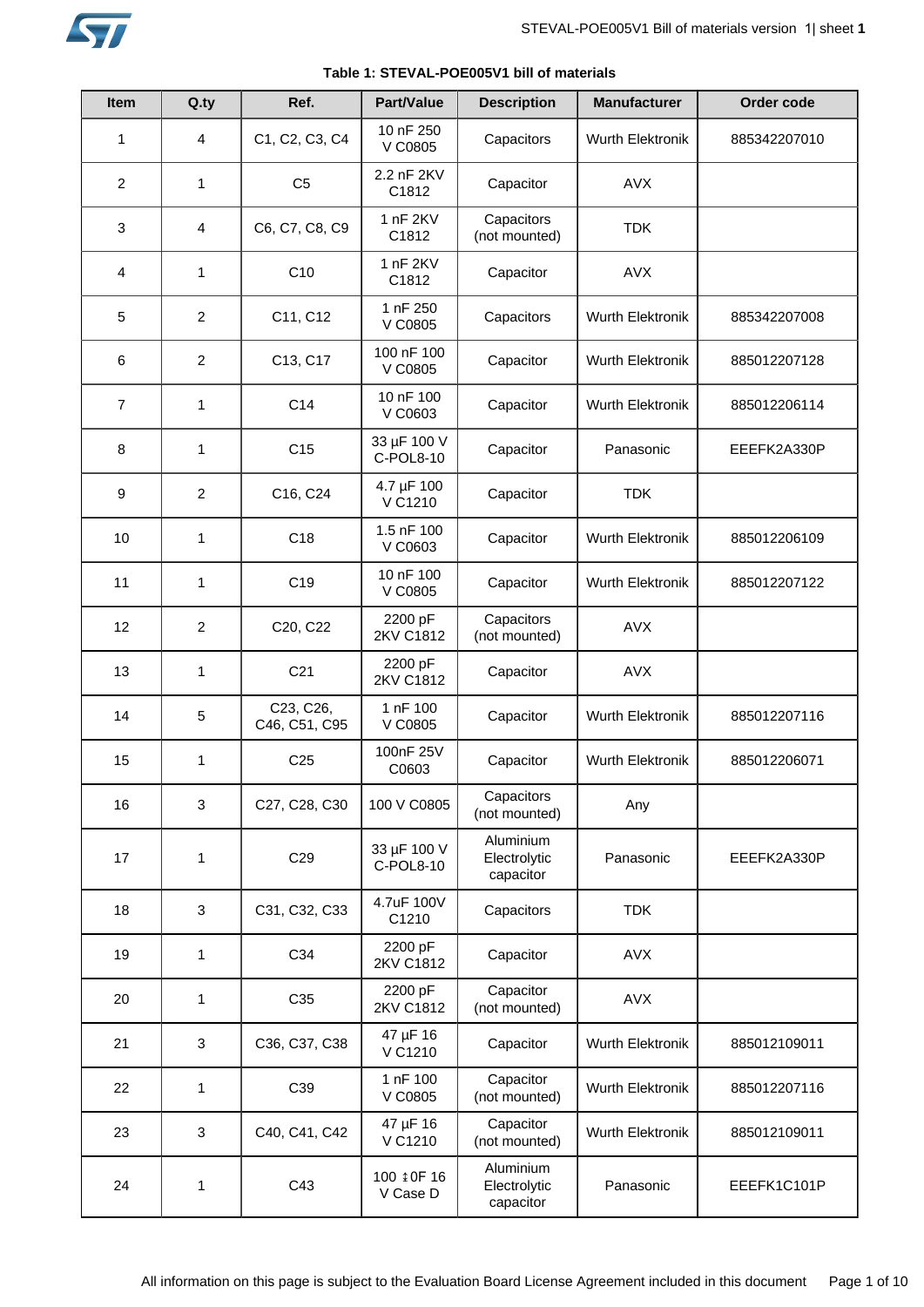

| Item | Q.ty           | Ref.                                         | Part/Value                | <b>Description</b>         | <b>Manufacturer</b> | Order code     |
|------|----------------|----------------------------------------------|---------------------------|----------------------------|---------------------|----------------|
| 25   | $\overline{2}$ | C44, C45                                     | 100 nF 25<br>V C0603      | Capacitor                  | Wurth Elektronik    | 885012206071   |
| 27   | 1              | C47                                          | $2.2 \mu F 25$<br>V C0603 | Capacitor                  | Any                 |                |
| 28   | 1              | C48                                          | 47 nF 200<br>V C1206      | Capacitor                  | Any                 |                |
| 29   | 1              | C49                                          | 200 V C1206               | Capacitor<br>(not mounted) | Any                 |                |
| 30   | 3              | C50, C55, C58                                | 100 nF 25<br>V C0603      | Capacitor                  | Wurth Elektronik    | 885012206071   |
| 31   | 1              | C <sub>52</sub>                              | 100 pF 25<br>V C0603      | Capacitor                  | Any                 |                |
| 32   | 1              | C <sub>53</sub>                              | 10 nF 25<br>V C0603       | Capacitor                  | Wurth Elektronik    | 885012206065   |
| 33   | 1              | C <sub>54</sub>                              | 2200 pF<br>2KV C1812      | Capacitor                  | <b>AVX</b>          |                |
| 34   | 1              | C <sub>56</sub>                              | C0603                     | Capacitor<br>(not mounted) | Any                 |                |
| 35   | 1              | C57                                          | 22 nF COG<br>25 V C0603   | Capacitor<br>(not mounted) | Any                 |                |
| 36   | 1              | C <sub>59</sub>                              | 220 pF COG<br>25 V C0603  | Capacitor                  | Wurth Elektronik    | 885012006040   |
| 37   | 1              | C60                                          | 22 nF COG<br>25 V C0603   | Capacitor                  | Any                 |                |
| 38   | 4              | C61, C62,<br>C63, C64                        | 33 nF 100<br>V C0805      | Capacitor                  | Wurth Elektronik    | 885012207125   |
| 39   | $\overline{c}$ | C75, C76                                     | 100 pF 50<br>V C0805      | Capacitor                  | Wurth Elektronik    | 885012007057   |
| 40   | 1              | C78                                          | 25 V C0603                | Capacitor<br>(not mounted) | Any                 |                |
| 41   | 1              | C81                                          | 22 nF 25<br>V C0603       | Capacitor                  | Wurth Elektronik    | 885012206067   |
| 42   | 3              | C82, C83, C84                                | 1 nF 25<br>V C0603        | Capacitor                  | Wurth Elektronik    | 885012206059   |
| 43   | 1              | C85                                          | 20 K R0805                | Resistor (not<br>mounted)  | Any                 |                |
| 44   | 1              | C86                                          | 100 V C0805               | Capacitor<br>(not mounted) | Any                 |                |
| 45   | 8              | C87, C88, C89,<br>C90, C91,<br>C92, C93, C94 | 10 nF 1KV<br>C1210        | Capacitor<br>(not mounted) | AVX                 | 1210AC103KAT1A |
| 46   | 1              | C96                                          | 2.2 µF 25<br>V C0603      | Capacitor                  | Any                 |                |
| 47   | $\mathbf{1}$   | C97                                          | 47K R0603                 | Resistor                   | Any                 |                |
| 48   | $\mathbf{1}$   | C98                                          | 47K R0603                 | Resistor                   | Any                 |                |
| 49   | $\mathbf{1}$   | D <sub>1</sub>                               | SOD-323                   | Diode                      | Any                 |                |
| 50   | $\mathbf{1}$   | D <sub>2</sub>                               | SOD-23                    | Diode                      | Any                 |                |
| 51   | $\mathbf{1}$   | D <sub>3</sub>                               | SOT <sub>23</sub>         | Diode                      | Any                 |                |
| 52   | 1              | D <sub>4</sub>                               | T2                        | <b>LED Diode</b>           | Kingbright          | AA3528CGSK     |
| 53   | 1              | D <sub>5</sub>                               | T1                        | <b>LED Diode</b>           | Kingbright          | AA3528CGSK     |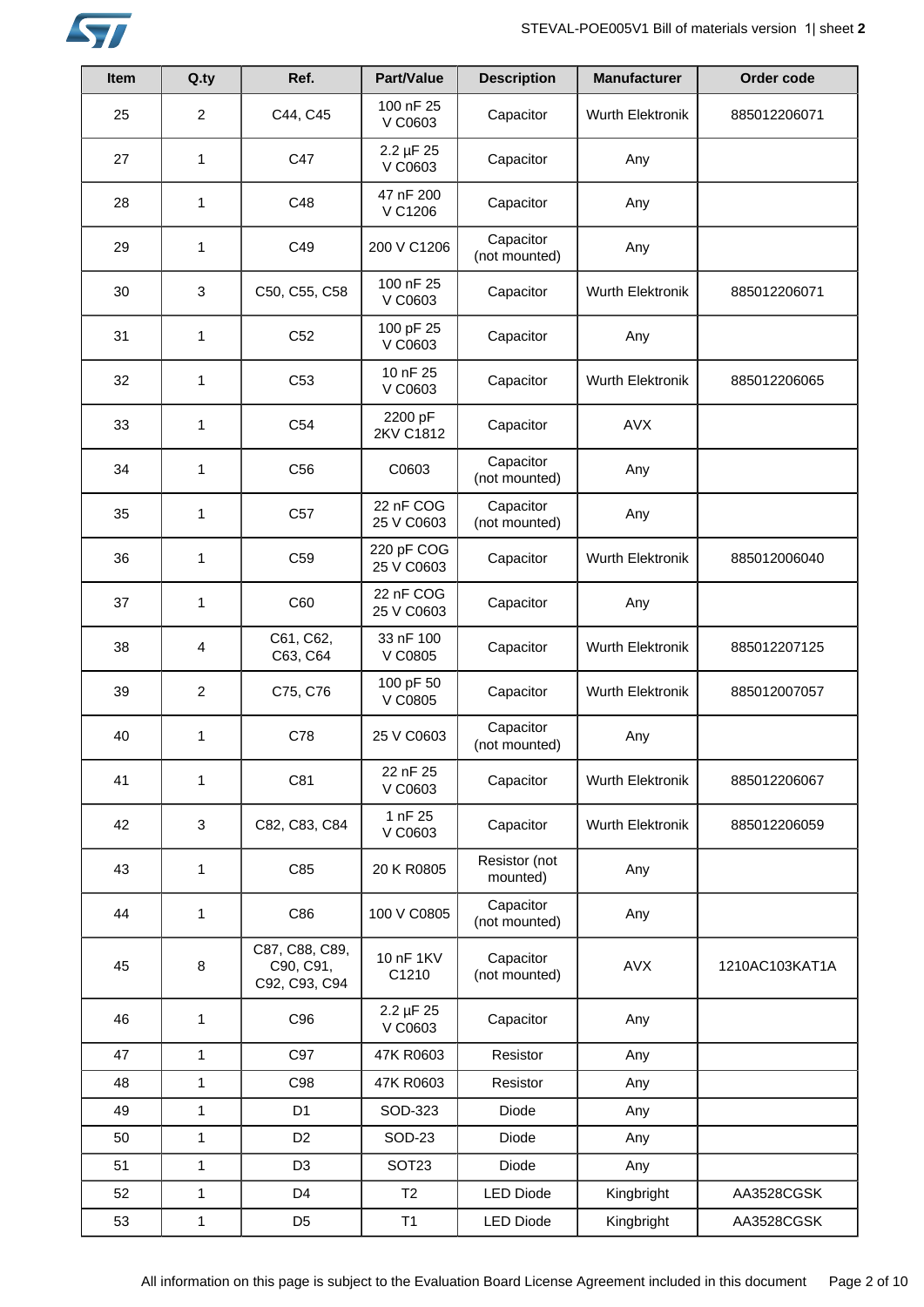

| <b>Item</b> | Q.ty           | Ref.                                                                                  | Part/Value                                         | <b>Description</b>                               | <b>Manufacturer</b> | Order code        |
|-------------|----------------|---------------------------------------------------------------------------------------|----------------------------------------------------|--------------------------------------------------|---------------------|-------------------|
| 54          | $\mathbf{1}$   | D <sub>6</sub>                                                                        | T <sub>0</sub>                                     | <b>LED Diode</b>                                 | Kingbright          | AA3528CGSK        |
| 55          | $\mathbf{1}$   | D7                                                                                    | <b>SMA</b>                                         | Diode TVS                                        | <b>ST</b>           | SMAJ58A           |
| 56          | $\mathbf{1}$   | D <sub>8</sub>                                                                        | <b>SMA</b>                                         | <b>Transil Diode</b>                             | <b>ST</b>           |                   |
| 57          | $\mathbf{1}$   | D <sub>9</sub>                                                                        | SOD-323                                            | <b>Diode</b>                                     | Any                 | BAS16J            |
| 58          | 1              | D <sub>11</sub>                                                                       | SOT23-D                                            | Zener diode<br>(not mounted)                     | Any                 | <b>BZX84C10</b>   |
| 59          | 15             | D12, D13, D14,<br>D16, D17, D20,<br>D37, D43, D45,<br>D46, D47, D48,<br>D49, D50, D51 | SOD-323                                            | Diode                                            | Any                 |                   |
| 60          | 1              | D <sub>15</sub>                                                                       | <b>VOUT Led</b><br>LED_SMD_080                     | <b>LED Diode</b>                                 | Several             |                   |
| 61          | $\mathbf{1}$   | D <sub>39</sub>                                                                       | <b>FAUX</b>                                        | <b>LED Diode</b>                                 | Kingbright          | AA3528CGSK        |
| 62          | $\mathbf{1}$   | D40                                                                                   | <b>STBY</b>                                        | <b>LED Diode</b>                                 | Kingbright          | AA3528CGSK        |
| 63          | $\overline{c}$ | D41, D42                                                                              | <b>SMC</b>                                         | Diode                                            | <b>ST</b>           | <b>STPS4S200S</b> |
| 64          | $\mathbf{1}$   | D44                                                                                   | <b>RAUX</b>                                        | <b>LED Diode</b>                                 | Kingbright          | AA3528CGSK        |
| 65          | $\overline{c}$ | D52, D53                                                                              | <b>SOT-23</b>                                      | <b>Dual Diode</b><br>Common Anodes               | Any                 | <b>BAS70-05</b>   |
| 66          | 1              | J1                                                                                    | DATA&<br><b>POWER</b><br><b>INPUT</b><br>RJ45-8PIN | Connector                                        | <b>Bell Stewart</b> | SS-7188S-A-NF     |
| 67          | 1              | J2                                                                                    | <b>DATA</b><br><b>OUTPUT</b><br>RJ45-8PIN          | Connector                                        | <b>Bell Stewart</b> | SS-7188S-A-NF     |
| 68          | $\overline{2}$ | J4, J6                                                                                | BANANA-<br><b>JACK</b><br>BOC_10A                  | Connector                                        | Any                 |                   |
| 69          | $\mathbf{1}$   | J9                                                                                    | <b>AUX Front</b>                                   | Power Jack                                       | Switchcraft         | P-JACK-RAPC722    |
| 70          | $\mathbf{1}$   | J10                                                                                   | <b>AUX Rear</b>                                    | Power Jack                                       | Switchcraft         | P-JACK-RAPC722    |
|             |                |                                                                                       | <b>POWER</b>                                       |                                                  | Wurth Elektronik    | 744316560         |
| 71          | 1              | L1                                                                                    | INDUCTOR,<br>$5.6$ µH                              | Inductor                                         | Coilcraft           | XAL5050-562       |
| 72          | $\overline{c}$ | L2, L3                                                                                | 220 R 805                                          | Inductor (not<br>mounted, mount<br>ohm resistor) | <b>TDK</b>          | MPZ2012S221AT000  |
| 73          | $\mathbf{1}$   | L4                                                                                    | $10 \mu H$                                         | Inductor                                         | Wurth Elektronik    | 7443631000        |
| 74          | 4              | L5, L6, L7, L8                                                                        | 220 R 805                                          | Ferrite beads                                    | <b>TDK</b>          | MPZ2012S221AT000  |
| 75          | 1              | L9                                                                                    |                                                    | Low Profile<br>Power inductor                    | Coilcraft           | LPS4018-105ML     |
| 76          | 1              | P <sub>1</sub>                                                                        | SLEEP/<br><b>WKUP</b>                              | Push Button                                      | Any                 |                   |
| 77          | $\mathbf{1}$   | P <sub>2</sub>                                                                        | <b>SHDN</b>                                        | Push Button                                      | Any                 |                   |
| 78          | $\overline{c}$ |                                                                                       | Q1, Q5 POWERFLAT_5X6                               | Power MOSFET                                     | <b>ST</b>           | STL90N6F7         |
| 79          | 1              | Q2                                                                                    | POWERFLAT_5X6                                      | Power MOSFET<br>(not mounted)                    | <b>ST</b>           | STL90N6F7         |
| 80          | $\overline{c}$ | Q3, Q8                                                                                | MMBT3904LT1<br>SOT23_BEC_T                         | Switching<br>transistor NPN<br>(not mounted)     | Any                 | MMBT3904LT1       |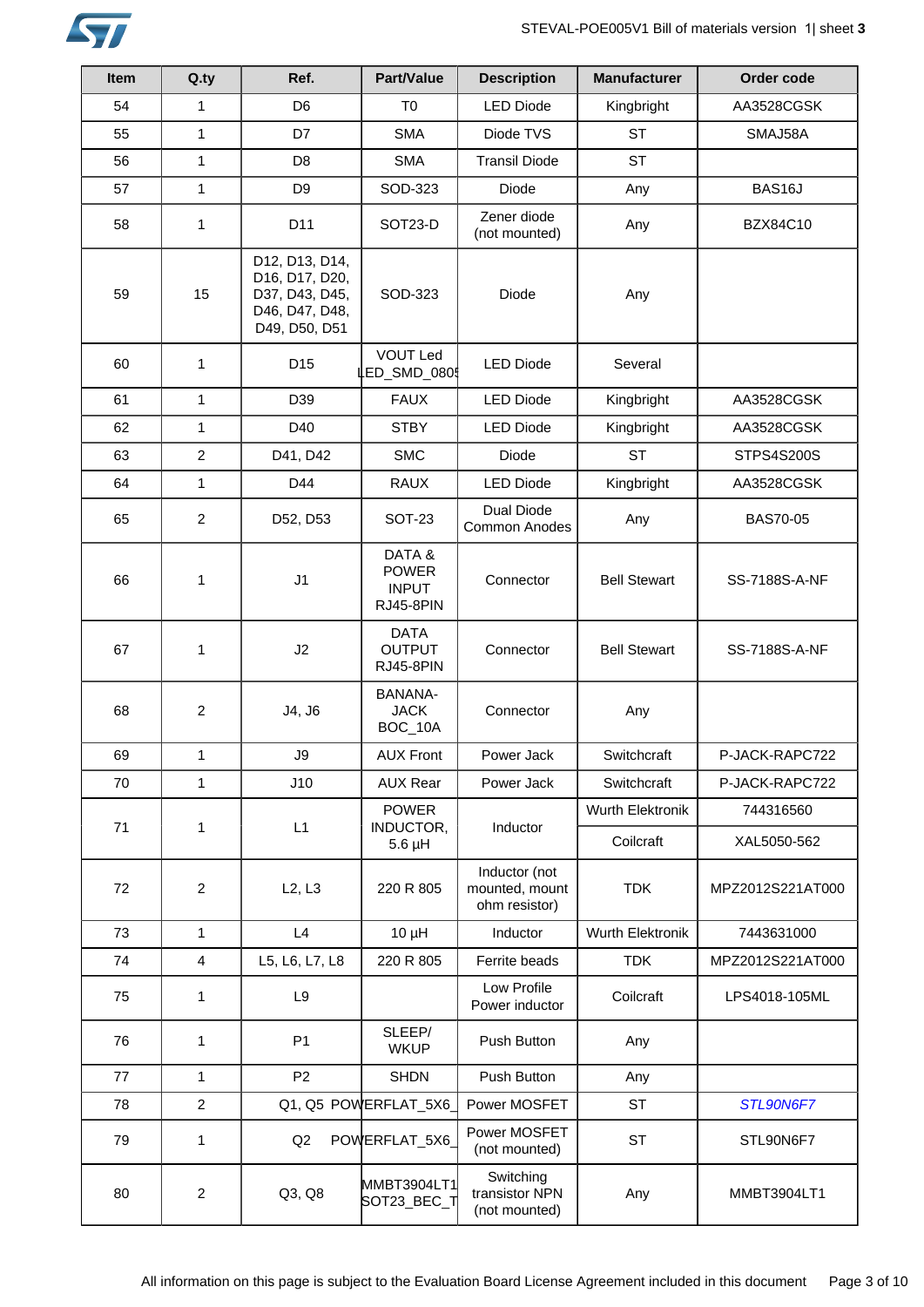

| Item | Q.ty           | Ref.                              | Part/Value                            | <b>Description</b>                           | <b>Manufacturer</b> | Order code        |
|------|----------------|-----------------------------------|---------------------------------------|----------------------------------------------|---------------------|-------------------|
| 81   | 1              | Q4                                | <b>\$SC190N15NS:</b><br>POWERFLAT_5X6 | Power MOSFET                                 | Infineon            | BSC190N15NS3      |
| 82   | 1              | Q7                                | POWERFLAT_3X3                         | Switching<br><b>MOSFET</b><br>P channel      | Any                 | <b>FDMC86259P</b> |
| 83   | $\overline{2}$ | Q9, Q12                           | SOT23_BEC_T                           | Switching<br>transistor NPN                  | Any                 | <b>PBSS4240T</b>  |
| 84   | $\overline{c}$ | Q10, Q11                          | SOT23_BEC_T                           | Switching<br>transistor PNP<br>(not mounted) | Any                 | <b>PBSS5240T</b>  |
| 85   | $\overline{c}$ | Q13, Q14                          | SOT <sub>23</sub>                     | N channel<br><b>MOSFET</b>                   | Any                 | 2N7002            |
| 86   | 8              | R1, R2, R3, R4,<br>R5, R6, R7, R8 | 75 R R0603                            | Resistor                                     | Any                 |                   |
| 87   | $\mathbf{1}$   | R <sub>9</sub>                    | 0R0 R1210                             | Resistor                                     | Any                 |                   |
| 88   | $\mathbf{1}$   | R <sub>14</sub>                   | 26.1 K ±1%<br>R0603                   | Resistor                                     | Any                 |                   |
| 89   | 1              | R <sub>15</sub>                   | R1206                                 | Resistor (not<br>mounted)                    | Any                 |                   |
| 90   | $\mathbf{1}$   | R <sub>16</sub>                   | 5R6 R0805                             | Resistor (not<br>mounted)                    | Any                 |                   |
| 91   | $\mathbf{1}$   | <b>R17</b>                        | 22 R R0805                            | Resistor                                     | Any                 |                   |
| 92   | 3              | R18, R19, R20                     | 3.9 K R0603                           | Resistor                                     | Any                 |                   |
| 93   | $\overline{2}$ | R21, R30                          | 10 K R0805                            | Resistor (not<br>mounted)                    | Any                 |                   |
| 94   | $\mathbf{1}$   | R <sub>22</sub>                   | 51R1 ±1%<br>R0805                     | Resistor                                     | Any                 |                   |
| 95   | 1              | R <sub>23</sub>                   | 36R5 ±1%<br>R0805                     | Resistor                                     | Any                 |                   |
| 96   | $\overline{2}$ | R24, R26                          | 0R0 R1206                             | Resistor                                     | Any                 |                   |
| 97   | 3              | R25, R37, R40                     | 10 K R0603                            | Resistor                                     | Any                 |                   |
| 98   | 1              | R <sub>27</sub>                   | 3Mega<br>R2010                        | Resistor (not<br>mounted)                    | Any                 |                   |
| 99   | $\mathbf{1}$   | R <sub>28</sub>                   | 0R R0603                              | Resistor                                     | Any                 |                   |
| 100  | 1              | R <sub>29</sub>                   | 1 K R0805                             | Resistor                                     | Any                 |                   |
| 101  | $\mathbf{1}$   | R31                               | R0603                                 | Resistor (not<br>mounted)                    | Any                 |                   |
| 102  | 1              | R32                               | 10 R R0805                            | Resistor (not<br>mounted)                    | Any                 |                   |
| 103  | 1              | R33                               | 5R6 R0805                             | Resistor (not<br>mounted)                    | Any                 |                   |
| 104  | $\mathbf{1}$   | R34                               | 22 R R0805                            | Resistor                                     | Any                 |                   |
| 105  | $\overline{c}$ | R35, R75                          | 1 K R0805                             | Resistor                                     | Any                 |                   |
| 106  | $\overline{c}$ | R36, R38                          | 10 R R0805                            | Resistor                                     | Any                 |                   |
| 107  | 1              | R41                               | R0603                                 | Resistor (not<br>mounted)                    | Any                 |                   |
| 108  | 1              | R43                               | 130 K ±1%<br>R0603                    | Resistor                                     | Any                 |                   |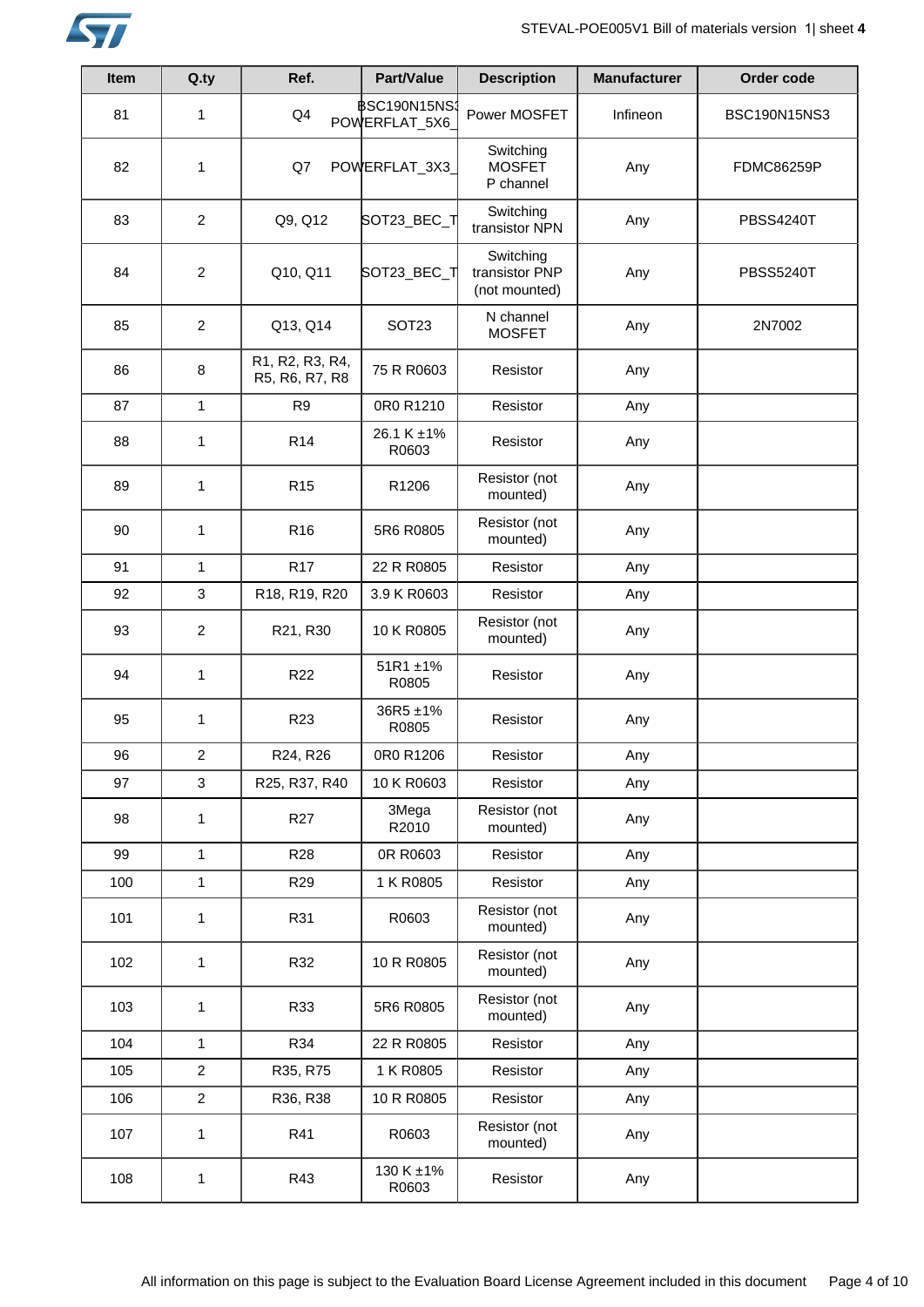

| Item | Q.ty           | Ref.                       | Part/Value               | <b>Description</b>        | <b>Manufacturer</b> | Order code |
|------|----------------|----------------------------|--------------------------|---------------------------|---------------------|------------|
| 109  | 1              | R44                        | R050 ±1%<br>R1210        | Resistor                  | Any                 |            |
| 110  | $\mathbf{1}$   | R45                        | 330 K ±1%<br>R0603       | Resistor                  | Any                 |            |
| 111  | $\mathbf{1}$   | R46                        | 91 K ±1%<br>R0603        | Resistor                  | Any                 |            |
| 112  | $\mathbf{1}$   | <b>R47</b>                 | 2 K R0603                | Resistor                  | Any                 |            |
| 113  | $\mathbf{1}$   | <b>R48</b>                 | $0R \pm 1\%$<br>R0603    | Resistor                  | Any                 |            |
| 114  | $\mathbf{1}$   | R49                        | 0R0 R0603                | Resistor                  | Any                 |            |
| 115  | 1              | <b>R50</b>                 | 390 R ±1%<br>R0603       | Resistor                  | Any                 |            |
| 116  | $\mathbf{1}$   | R <sub>51</sub>            | 2 K ±1%<br>R0603         | Resistor                  | Any                 |            |
| 117  | $\mathbf{1}$   | <b>R52</b>                 | 20 k ±1%<br>R0603        | Resistor                  | Any                 |            |
| 118  | $\mathbf{1}$   | <b>R53</b>                 | $4.7 K \pm 1\%$<br>R0603 | Resistor                  | Any                 |            |
| 119  | 1              | R <sub>54</sub>            | 4K64 ±1%<br>R0603        | Resistor (not<br>mounted) | Any                 |            |
| 120  | 1              | <b>R55</b>                 | 5K23 ±1%<br>R0603        | Resistor                  | Any                 |            |
| 121  | $\mathbf{1}$   | <b>R56</b>                 | 10 K R0603               | Resistor                  | Any                 |            |
| 122  | 5              | R57, R58,<br>R59, R60, R67 | 0R0 R0805                | Resistor (not<br>mounted) | Any                 |            |
| 123  | $\mathbf{1}$   | R61                        | 10 K R0805               | Resistor                  | Any                 |            |
| 124  | 1              | R62                        | 5K6 R0805                | Resistor (not<br>mounted) | Any                 |            |
| 125  | $\mathbf{1}$   | R69                        | 100 k R0805              | Resistor                  | Any                 |            |
| 126  | $\overline{c}$ | R76, R77                   | 0R R0805                 | Resistor                  | Any                 |            |
| 127  | $\mathbf{1}$   | <b>R78</b>                 | 0R R1206                 | Resistor                  | Any                 |            |
| 128  | 1              | R <sub>101</sub>           | ±1% R0603                | Resistor (not<br>mounted) | Any                 |            |
| 129  | $\mathbf{1}$   | R <sub>102</sub>           | 1 K R0603                | Resistor                  | Any                 |            |
| 130  | 1              | R <sub>103</sub>           | $12k + 1%$<br>R0603      | Resistor                  | Any                 |            |
| 131  | 1              | R104                       | 56K ±1%<br>R0603         | Resistor                  | Any                 |            |
| 132  | $\mathbf{1}$   | R105                       | 330 R R0603              | Resistor                  | Any                 |            |
| 133  | $\mathbf{1}$   | R <sub>107</sub>           | 0R0 R0805                | Resistor                  | Any                 |            |
| 134  | 1              | R108                       | R100 R1210               | Resistor                  | Any                 |            |
| 135  | $\mathbf{1}$   | R114                       | 4K7 R0805                | Resistor                  | Any                 |            |
| 136  | $\overline{a}$ | R115, R116                 | 100 k R0805              | Resistor                  | Any                 |            |
| 137  | $\mathbf{1}$   | R117                       | 4k7 R0805                | Resistor                  | Any                 |            |
| 138  | 1              | R118                       | 0 R R0805                | Resistor (not<br>mounted) | Any                 |            |
| 139  | 1              | R119                       | 100 k R0603              | Resistor (not<br>mounted) | Any                 |            |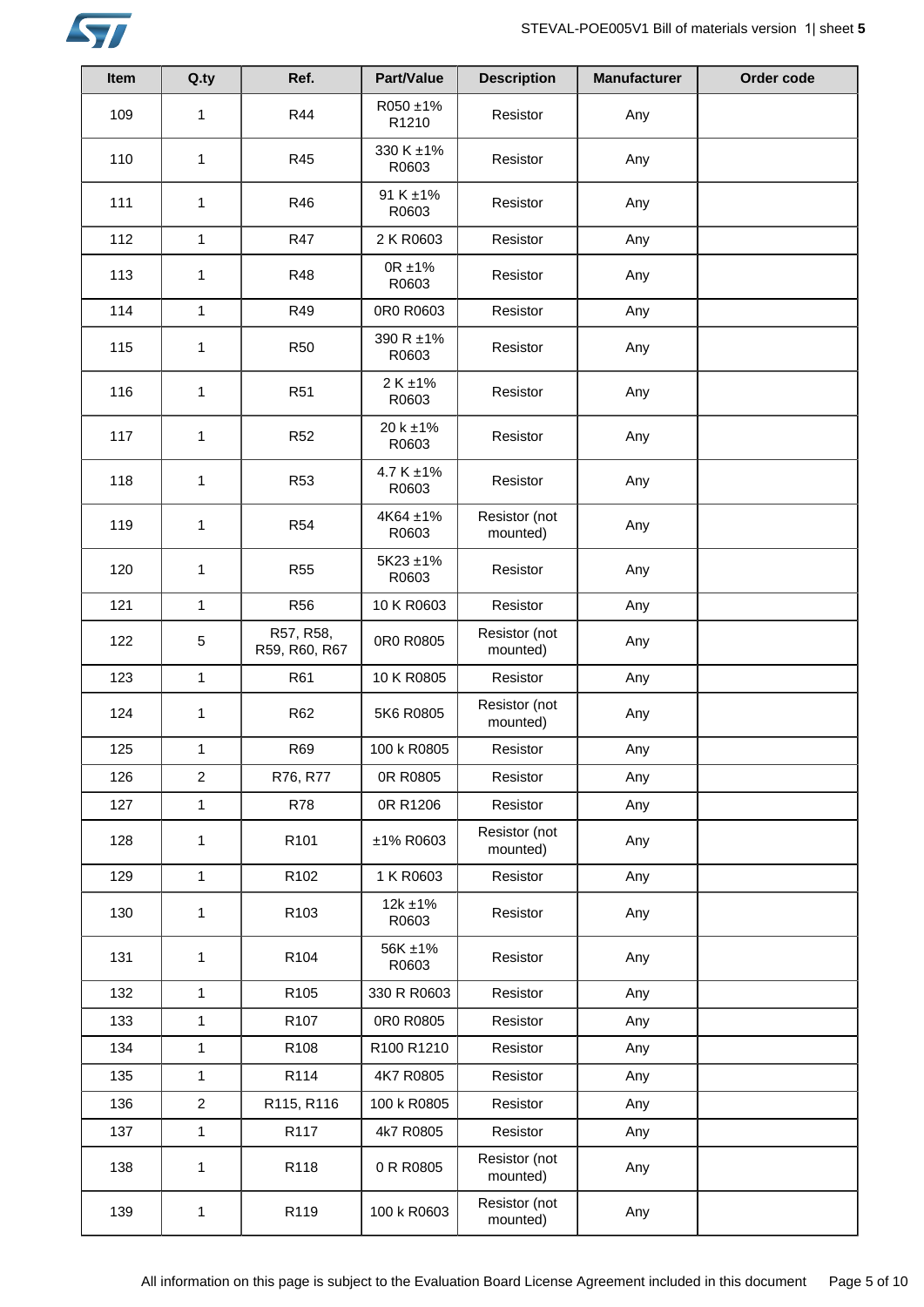

| <b>Item</b> | Q.ty           | Ref.                                                                                         | <b>Part/Value</b>            | <b>Description</b>                            | <b>Manufacturer</b> | Order code        |
|-------------|----------------|----------------------------------------------------------------------------------------------|------------------------------|-----------------------------------------------|---------------------|-------------------|
| 140         | $\mathbf{1}$   | R <sub>120</sub>                                                                             | 4k3 R0805                    | Resistor                                      | Any                 |                   |
| 141         | 1              | R121                                                                                         | 20 K R0805                   | Resistor                                      | Any                 |                   |
| 142         | $\mathbf{1}$   | R <sub>122</sub>                                                                             | 47 K R0805                   | Resistor                                      | Any                 |                   |
| 143         | $\mathbf{1}$   | R123                                                                                         | 1 k R0805                    | Resistor                                      | Any                 |                   |
| 144         | $\mathbf{1}$   | R124                                                                                         | 18 R R0805                   | Resistor                                      | Any                 |                   |
| 145         | $\mathbf{1}$   | R125                                                                                         | 47 K R0603                   | Resistor                                      | Any                 |                   |
| 146         | 1              | R126                                                                                         | 10 R0603                     | Resistor                                      | Any                 |                   |
| 147         | $\mathbf{1}$   | R127                                                                                         | 470 K R0603                  | Resistor                                      | Any                 |                   |
| 148         | $\mathbf{1}$   | R128                                                                                         | 10 K R0603                   | Resistor                                      | Any                 |                   |
| 149         | 1              | R <sub>129</sub>                                                                             | 6K8 R0603                    | Resistor (not<br>mounted)                     | Any                 |                   |
| 150         | 1              | R <sub>130</sub>                                                                             | 2K2 R0603                    | Resistor (not<br>mounted)                     | Any                 |                   |
| 151         | $\mathbf{1}$   | R <sub>131</sub>                                                                             | 0R0 R0603                    | Resistor                                      | Any                 |                   |
| 152         | $\mathbf{1}$   | R <sub>132</sub>                                                                             | 0R0 R0603                    | Resistor (not<br>mounted)                     | Any                 |                   |
| 153         | $\mathbf{1}$   | R133                                                                                         | 100K R0603                   | Resistor                                      | Any                 |                   |
| 154         | $\overline{c}$ | RV1, RV2                                                                                     | 1812                         | Surge arrester<br>(not mounted)               | <b>TDK</b>          | B88069X9231T203   |
| 155         | 1              | T1                                                                                           | POE Trafo                    | Data Trafo                                    | Wurth Elektronik    | 7490220123        |
|             |                |                                                                                              |                              |                                               | Coilcraft           | <b>WA8704-ALD</b> |
| 156         | 1              | T2                                                                                           | <b>RN112</b>                 | Common Choke<br>(not mounted)                 | Schaffner           | RN 112-4-02-0M7   |
| 157         | 1              | T <sub>3</sub>                                                                               | 750370225<br>Rev 03          | Power Trafo                                   | Wurth Elektronik    |                   |
| 158         | 1              | <b>T4</b>                                                                                    |                              | <b>Planar Power</b><br>Trafo (not<br>mounted) | Coilcraft           |                   |
| 159         | $\overline{2}$ | T5, T6                                                                                       | WURTH_WE-<br>SL <sub>5</sub> | Common Choke<br>(not mounted)                 | Wurth Elektronik    | 744272471         |
| 160         | $\overline{2}$ | T7, T8                                                                                       | RN102                        | Common Choke                                  | Schaffner           | RN 102-2-02-1M1   |
| 161         | 14             | TP1, TP3, TP5,<br>TP7, TP8, TP12,<br>TP13, TP14,<br>TP15, TP16,<br>TP17, TP18,<br>TP19, TP20 | KEYSTONE_501                 | Test point red                                | Any                 |                   |
| 162         | 4              | TP2, TP4,<br>TP6, TP9                                                                        | KEYSTONE_501                 | Test point black                              | Any                 |                   |
| 163         | $\overline{2}$ | TP10, TP11                                                                                   | MILLMAX_2501                 | Test point turret                             | Any                 |                   |
| 164         | $\mathbf{1}$   | U1                                                                                           | QFN56-8X8X1-49               | Controller                                    | <b>ST</b>           | <b>PM8805</b>     |
| 165         | $\mathbf{1}$   | U <sub>2</sub>                                                                               | 16QFN_3X3X0.75               | Controller                                    | <b>ST</b>           | <b>PM8804</b>     |
| 166         | $\mathbf{1}$   | U <sub>3</sub>                                                                               | <b>FOD817</b>                | Optocoupler                                   | Fairchild           | FOD817AS          |
| 167         | $\overline{2}$ | U4, U23                                                                                      | SOT-23-5LEAD                 | Voltage<br>Reference<br>(not mounted)         | <b>ST</b>           | <b>TS431AILT</b>  |
| 168         | 5              | U5, U16, U17,<br>U18, U19                                                                    | Diode<br><b>TVS SMC</b>      | Transil                                       | Any                 |                   |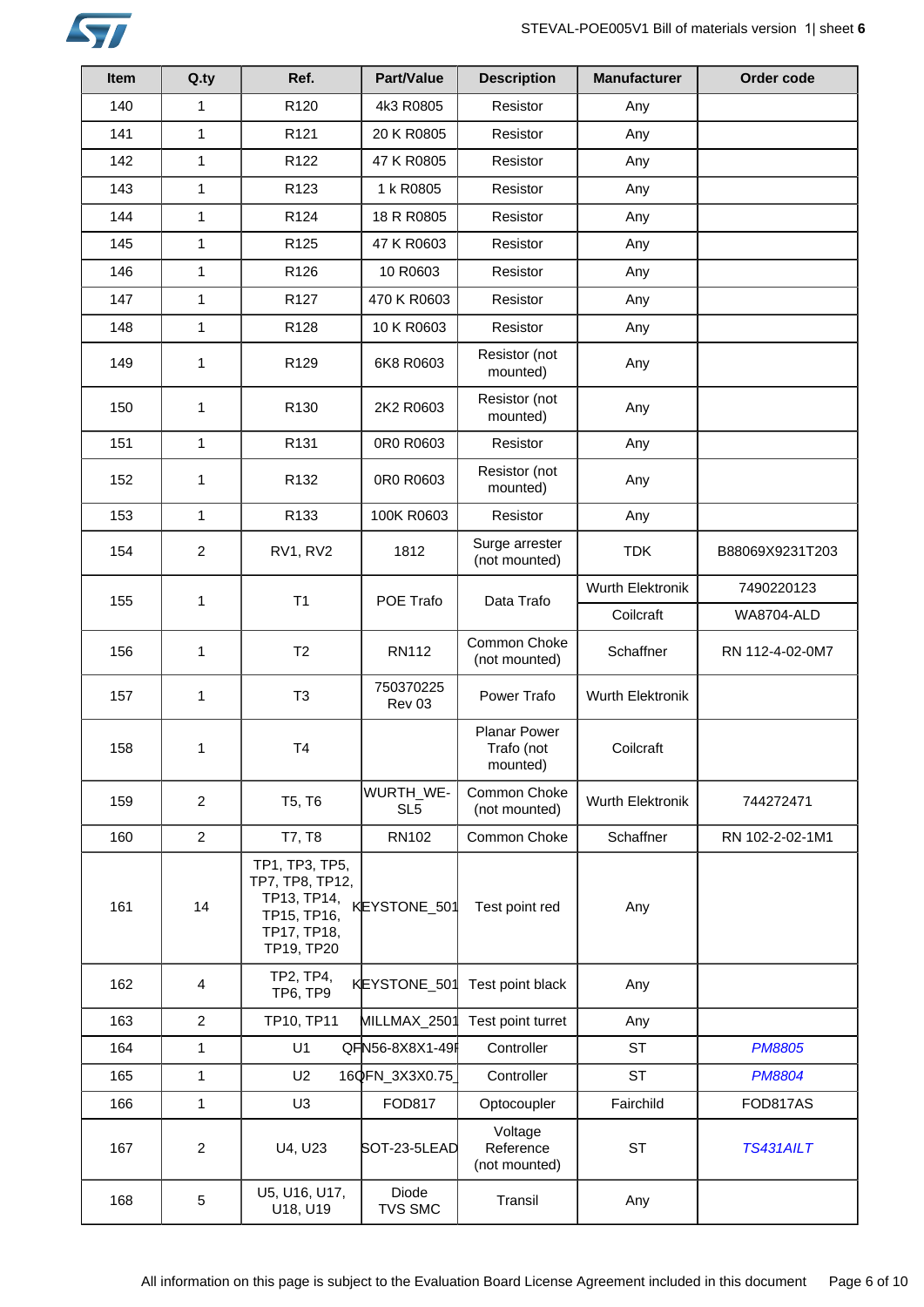

# STEVAL-POE005V1 Bill of materials version 1| sheet **7**

| <b>Item</b> | $Q_{\text{y}}$ | Ref.                   | <b>Part/Value</b>       | <b>Description</b>       | <b>Manufacturer</b> | Order code         |
|-------------|----------------|------------------------|-------------------------|--------------------------|---------------------|--------------------|
| 169         | 5              | U6, U7, U8,<br>U9, U11 | Diode<br><b>TVS SMC</b> | Transil (not<br>mounted) | Any                 |                    |
| 170         |                | U <sub>10</sub>        | Diode<br><b>TVS SMC</b> | Transil                  | <b>ST</b>           | <b>SM15T68CA</b>   |
| 171         | 2              | U12, U24               | SOT-23-3L               | Voltage<br>Reference     | <b>ST</b>           | <b>TS2431-AILT</b> |
| 172         | $\overline{2}$ | U20, U21               | Diode<br><b>TVS SMC</b> | Transil (not<br>mounted) | Any                 |                    |
| 173         |                | U22                    | <b>FOD817</b>           | Optocoupler              | Fairchild           | FOD817AS           |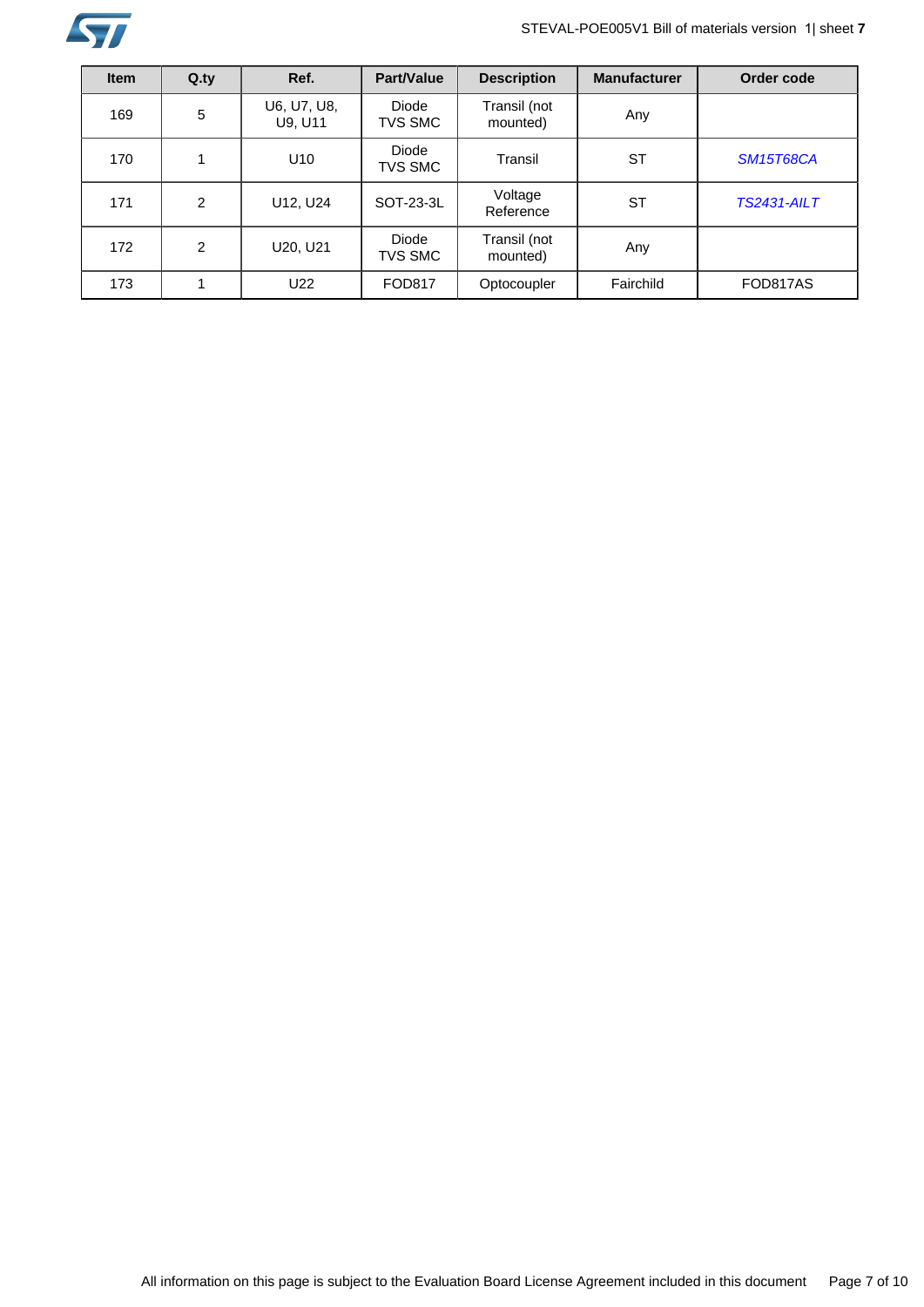

# **STMicroelectronics**

# **EVALUATION BOARD LICENSE AGREEMENT**

By using this evaluation board or kit (together with all related software, firmware, components, and documentation provided by ST, "Evaluation Board"), You ("You") are agreeing to be bound by the terms and conditions of this Evaluation Board License Agreement ("Agreement"). Do not use the Evaluation Board until You have read and agreed to this Agreement. Your use of the Evaluation Board constitutes Your acceptance of this Agreement.

# **LICENSE**

STMicroelectronics ("ST") grants You the right to use the enclosed Evaluation Board offering limited features only to evaluate and test ST products solely for Your evaluation and testing purposes in a research and development setting. The Evaluation Board shall not be, in any case, directly or indirectly assembled as a part in any production of Yours as it is solely developed to serve evaluation purposes and has no direct function and is not a finished product. If software and/or firmware is accompanied by a separate end user license agreement ("EULA"), then such software and/or firmware shall be governed by such EULA.

# **EVALUATION BOARD STATUS**

The Evaluation Board offers limited features allowing You only to evaluate and test the ST products. The Evaluation Board is not intended for consumer or household use. You are not authorized to use the Evaluation Board in any production system, and it may not be offered for sale or lease, or sold, leased or otherwise distributed for commercial purposes. If the Evaluation Board is incorporated in an evaluation system, the evaluation system may be used by You solely for Your evaluation and testing purposes. Such evaluation system may not be offered for sale or lease or sold, leased or otherwise distributed for commercial purposes and must be accompanied by a conspicuous notice as follows: "This device is not, and may not be, offered for sale or lease, or sold or leased or otherwise distributed for commercial purposes".

# **OWNERSHIP AND COPYRIGHT**

Title to the Evaluation Board remains with ST and/or its licensors. You may not remove any copyright or other proprietary rights notices without prior written authorization from ST. You may make one copy of the software and/or firmware of the Evaluation Board for back up or archival purposes provided that You reproduce and apply to such copy any copyright or other proprietary rights notices included on or embedded in the software and/or firmware. You agree to prevent any unauthorized copying in whole or in part of the Evaluation Board.

# **RESTRICTIONS AND WARNINGS**

Before You handle or use the Evaluation Board, You must carefully review any related documentation provided by ST. Such documentation may contain important warnings. You shall comply with all such warnings and other instructions and employ reasonable safety precautions in using the Evaluation Board. Failure to do so may result in death, personal injury, or property damage. If You have any questions regarding the safe usage of the Evaluation Board, You should contact ST for guidance. You may not sell, assign, sublicense, lease, rent or otherwise distribute the Evaluation Board for commercial purposes, in whole or in part, or use Evaluation Board in a production system, with the exception that if You are an authorized ST distributor, You may resell the Evaluation Board in compliance with the applicable terms and conditions. Except as provided in this Agreement or as explicitly permitted in the documentation of the Evaluation Board, You may not reproduce the Evaluation Board or modify, reverse engineer, de-compile or disassemble its software and/or firmware, in whole or in part.

You shall not use the Evaluation Board in any safety critical or functional safety testing, including but not limited to testing of life supporting, military or nuclear applications. ST expressly disclaims any responsibility for such usage which shall be made at Your sole risk, even if ST has been informed in writing of such usage. Unless expressly designated in writing by ST as suitable for use in testing automotive or aerospace applications, You shall not use the Evaluation Board in such testing.

# **Notice applicable to Evaluation Boards according to European Regulation**

For the European Regulation of the Evaluation Board, the applicable EU directives are considered, with a particular attention to the Low Voltage Directive (LVD) 2014/35/EU, the Electromagnetic Compatibility (EMC) Directive 2014/30/EU, and the Radio Equipment Directive (RED) 2014/53/EU. If the Evaluation Board is outside the scope of the foregoing Directives, then the General Product Safety Directive (GPSD) 2001/95/EC and Council Directive 93/68/EEC, amending Directive 73/23/EEC on electrical equipment designed for use within certain voltage limits, are applicable.

The Evaluation Board meets the requirements of the Restriction of Hazardous Substances (RoHS 2 or RoHS recast) Directive 2011/65/EU, Annex II, as amended by Directive 2015/863/EU.

# **Notice applicable to Evaluation Boards not FCC-Approved**

This kit is designed to allow:

(1)Product developers to evaluate electronic components, circuitry, or software associated with the kit to determine whether to incorporate such items in a finished product and

(2)Software developers to write software applications for use with the end product.

This kit is not a finished product and when assembled may not be resold or otherwise marketed unless all required FCC equipment authorizations are first obtained. Operation is subject to the condition that this product not cause harmful interference to licensed radio stations and that this product accept harmful interference. Unless the assembled kit is designed to operate under part 15, part 18 or part 95 of 47 CFR, Chapter I ("FCC Rules"), the operator of the kit must operate under the authority of an FCC license holder or must secure an experimental authorization under part 5 of this chapter.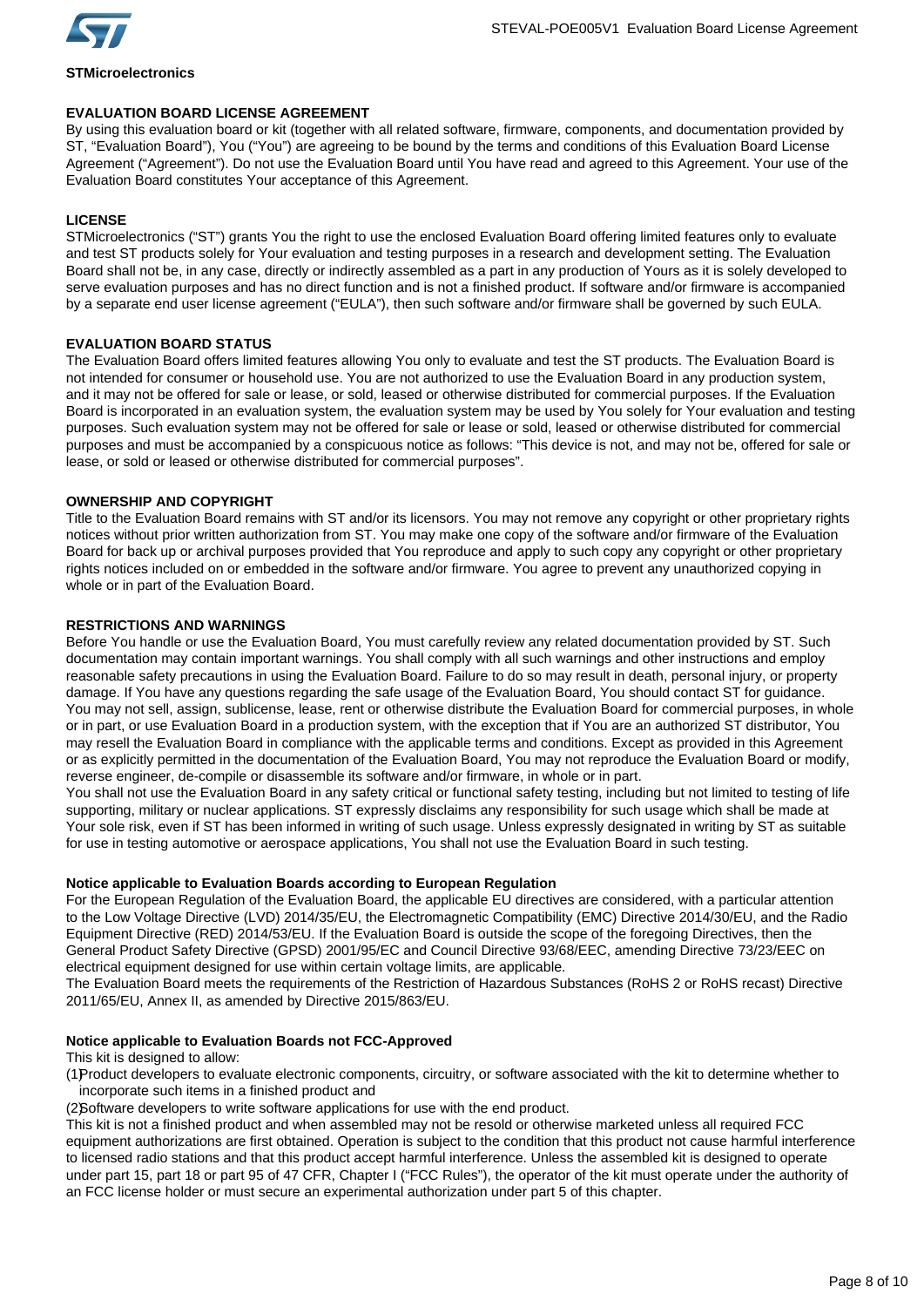

### **For Evaluation Boards annotated as FEDERAL COMMUNICATIONS COMMISSION (FCC) Part 15 Compliant**

- **FCC Interference Statement for Class A Evaluation Boards:** This equipment has been tested and found to comply with the limits for a Class A digital device, pursuant to part 15 of the FCC Rules. These limits are designed to provide reasonable protection against harmful interference when the equipment is operated in a commercial environment. This equipment generates, uses, and can radiate radio frequency energy and, if not installed and used in accordance with the instruction manual, may cause harmful interference to radio communications. Operation of this equipment in a residential area is likely to cause harmful interference in which case the user will be required to correct the interference at his own expense.
- **FCC Interference Statement for Class B Evaluation Boards:** This equipment has been tested and found to comply with the limits for a Class B digital device, pursuant to part 15 of the FCC Rules. These limits are designed to provide reasonable protection against harmful interference in a residential installation. This equipment generates, uses and can radiate radio frequency energy and, if not installed and used in accordance with the instructions, may cause harmful interference to radio communications. However, there is no guarantee that interference will not occur in a particular installation. If this equipment does cause harmful interference to radio or television reception, which can be determined by turning the equipment off and on, the user is encouraged to try to correct the interference by one or more of the following measures:
	- Reorient or relocate the receiving antenna.
	- Increase the separation between the equipment and receiver.
	- Connect the equipment to an outlet on a circuit different from that to which the receiver is connected.
	- Consult the dealer or an experienced radio/TV technician for help.
- This device complies with part 15 of the FCC Rules. Operation is subject to the following two conditions: (1) This device may not cause harmful interference, and (2) this device must accept any interference received, including interference that may cause undesired operation. Changes or modifications not expressly approved by the party responsible for compliance could void the user's authority to operate the equipment.

#### **WARRANTY**

ST WARRANTS THAT IT HAS THE RIGHT TO PROVIDE THE EVALUATION BOARD TO YOU. THIS WARRANTY IS PROVIDED BY ST IN LIEU OF ALL OTHER WARRANTIES, WRITTEN OR ORAL, STATUTORY, EXPRESS OR IMPLIED, INCLUDING ANY WARRANTY AS TO MERCHANTABILITY, NON-INFRINGEMENT, FITNESS FOR ANY PARTICULAR PURPOSE, OR UNINTERRUPTED OR ERROR-FREE OPERATION, ALL OF WHICH ARE EXPRESSLY DISCLAIMED. THE EVALUATION BOARD IS PROVIDED "AS IS".

YOU WARRANT TO ST THAT YOU WILL ENSURE THE EVALUATION BOARD IS USED ONLY BY ELECTRONICS EXPERTS WHO UNDERSTAND THE DANGERS OF HANDLING AND USING SUCH ITEMS, YOU ASSUME ALL RESPONSIBILITY AND LIABILITY FOR ANY IMPROPER OR UNSAFE HANDLING OR USE OF THE EVALUATION BOARD BY YOU, YOUR EMPLOYEES, AFFILIATES, CONTRACTORS, AND DESIGNEES.

#### **LIMITATION OF LIABILITIES**

IN NO EVENT SHALL ST BE LIABLE TO YOU, WHETHER IN CONTRACT, TORT (INCLUDING NEGLIGENCE), STRICT LIABILITY, OR ANY OTHER LEGAL THEORY, FOR ANY INDIRECT, SPECIAL, CONSEQUENTIAL, INCIDENTAL, PUNITIVE, OR EXEMPLARY DAMAGES WITH RESPECT TO ANY MATTERS RELATING TO THIS AGREEMENT, REGARDLESS OF WHETHER ST HAS BEEN ADVISED OF THE POSSIBILITY OF THE SAME. IN NO EVENT SHALL ST'S LIABILITY ARISING OUT OF THIS AGREEMENT IN THE AGGREGATE EXCEED THE AMOUNT PAID BY YOU UNDER THIS AGREEMENT FOR THE PURCHASE OF THE EVALUATION BOARD, OR TEN UNITED STATES DOLLARS (\$10.00) IF NO PURCHASE PRICE WAS PAID.

#### **INDEMNIFICATION**

You shall, at Your expense, defend ST and its Affiliates against a claim or action brought by a third party for infringement or misappropriation of any patent, copyright, trade secret or other intellectual property right of a third party to the extent resulting from (1) Your combination of the Evaluation Board with any other component, system, software, or firmware, (2) Your modification of the Evaluation Board, or (3) Your use of the Evaluation Board in a manner not permitted under this Agreement. You shall indemnify ST and its Affiliates against and pay any resulting costs and damages finally awarded against ST or its Affiliates or agreed to in any settlement, provided that You have sole control of the defense and settlement of the claim or action, and ST cooperates in the defense and furnishes all related evidence under its control at Your expense. ST will be entitled to participate in the defense of such claim or action and to employ counsel at its own expense. "Affiliates" means any corporation or other entity directly or indirectly controlled by, controlling or under common control with the entity in question, for so long as such ownership exists. "Control" means the direct or indirect beneficial ownership of more than fifty (50%) percent of the stock or other equity interests entitled to vote for the election of directors or an equivalent governing body. Any such corporation or other legal entity shall be deemed to be an Affiliate of such Party only as long as such Control

#### **TERMINATION**

exists.

ST may terminate this Agreement without notice if You breach this Agreement. Upon termination, You shall immediately destroy or return all copies of the software, firmware, and documentation of the Evaluation Board to ST and certify in writing to ST that You have done so.

### **APPLICABLE LAW AND JURISDICTION**

This Agreement shall be governed, construed and enforced in accordance with the laws of Switzerland, without regard to its conflict of laws rules. The UN Convention on Contracts for the International Sale of Goods shall not apply to this Agreement. In case of dispute and in the absence of an amicable settlement, the only competent jurisdiction shall be the Courts of Geneva, Switzerland. Any breach of this Agreement by You may result in irreparable damage to ST for which ST will not have an